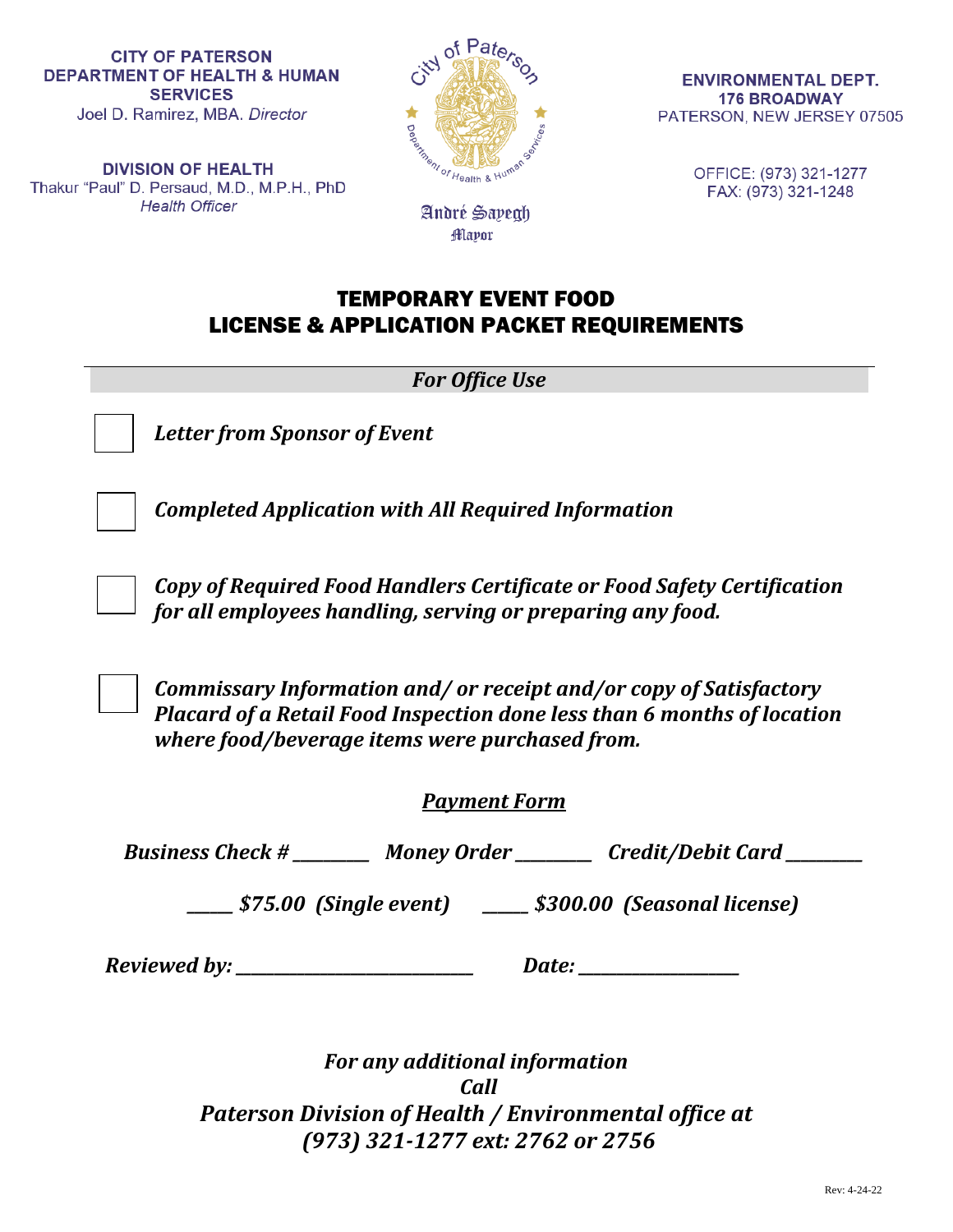

**ENVIRONMENTAL DEPT. 176 BROADWAY** PATERSON, NEW JERSEY 07505

**DIVISION OF HEALTH** Thakur "Paul" D. Persaud, M.D., M.P.H., PhD **Health Officer** 

OFFICE: (973) 321-1277 FAX: (973) 321-1248

### TEMPORARY EVENT FOOD LICENSE APPLICATION AND REQUIREMENTS

**Mayor** 

### **APPLICANT INFORMATION:**

APPLICANT NAME: \_\_\_\_\_\_\_\_\_\_\_\_\_\_\_\_\_\_\_\_\_\_\_\_\_\_\_\_\_\_\_\_\_\_\_\_\_\_\_\_\_\_\_\_\_\_\_\_\_\_\_\_\_\_\_\_\_\_\_\_\_\_\_\_\_\_\_\_\_\_\_\_\_\_\_\_\_\_\_\_\_\_\_\_\_\_\_\_\_\_\_\_\_\_\_\_\_\_\_

ADDRESS: \_\_\_\_\_\_\_\_\_\_\_\_\_\_\_\_\_\_\_\_\_\_\_\_\_\_\_\_\_\_\_\_\_\_\_\_\_\_\_\_\_\_\_\_\_\_\_\_\_\_\_ PHONE: \_\_\_\_\_\_\_\_\_\_\_\_\_\_\_\_\_\_\_\_\_\_\_\_\_\_\_\_\_\_\_\_\_\_\_\_\_\_\_\_\_\_\_\_\_\_\_

TYPE(S) OF FOOD SERVED:

(i.e. fruit shakes, BBQ, shish kebobs, popcorn, cotton candy, ice cream, hamburgers, hot dogs etc.)

NUMBER OF INDIVIDUAL SPACES /TABLES AT EVENT: \_

**(\$75.00** LICENSE FEE) A License is required for each individual independent vendor for the location originally applied for and the specific dates indicated.

#### **NOTE: FOOD CAN ONLY BE PREPARED AT THE EVENT –ON-SITE OR AT A LICENSED RETAIL FOOD ESTABLISHMENT THAT HAS A SATISFACTORY. COPIES OF THE SATISFACTORY (WITHIN THE LAST 6 MONTHS) PLACARD MUST BE PROVIDED WITH THIS APPLICATION.**

### **SPONSOR INFORMATION:**

|                        |                                          |                                                                                                                                                                                                                                                                                                                                                                                                                                                                                    | <b>INDOOR</b> | <b>OUTDOOR</b>                                                                                                                                                                                                                                                                                                                                                                       |
|------------------------|------------------------------------------|------------------------------------------------------------------------------------------------------------------------------------------------------------------------------------------------------------------------------------------------------------------------------------------------------------------------------------------------------------------------------------------------------------------------------------------------------------------------------------|---------------|--------------------------------------------------------------------------------------------------------------------------------------------------------------------------------------------------------------------------------------------------------------------------------------------------------------------------------------------------------------------------------------|
|                        |                                          |                                                                                                                                                                                                                                                                                                                                                                                                                                                                                    |               |                                                                                                                                                                                                                                                                                                                                                                                      |
|                        | <b>MAJOR REQUIREMENTS:</b>               | HAS PERMIT BEEN ISSUED BY CITY BUREAU (such as; Fire Dept., Department of Public Works etc.?) YES<br>(A copy of this permit MUST be on file in the Environmental Health Office PRIOR to issuing Temporary License)<br>1. THE SPONSOR OF THE EVENT MUST PROVIDE PORTABLE HAND WASHING FACILITIES FOR THOSE VENDORS<br>THAT DO NOT HAVE HANDWASHING FACILITIES (A PORTABLE HANDWASHING STATION WITH COLD AND HOT<br>WATER BETWEEN 90° TO 110° MUST BE PROVIDED FOR EVERY 4 VENDORS). |               | $\overline{N}$ $\overline{N}$ $\overline{O}$ $\overline{N}$ $\overline{O}$ $\overline{N}$ $\overline{O}$ $\overline{N}$ $\overline{O}$ $\overline{N}$ $\overline{O}$ $\overline{N}$ $\overline{O}$ $\overline{N}$ $\overline{O}$ $\overline{N}$ $\overline{O}$ $\overline{N}$ $\overline{O}$ $\overline{N}$ $\overline{O}$ $\overline{N}$ $\overline{O}$ $\overline{N}$ $\overline{$ |
| $\overline{2}$ .<br>3. | IT MUST BE ATTACHED TO THIS APPLICATION. | YOU MUST OBTAIN FROM THE SPONSOR -WRITTEN PROOF OF APPROVAL TO PARTICIPATE IN THE EVENT AND<br>ALL PARTICIPANTS HANDLING FOOD MUST OBTAIN a Food Handler's Course" certificate prior to the Temporary Event.<br>If you fail to attend this course you WILL NOT BE ALLOWED TO PARTICIPATE IN THE EVENT.                                                                                                                                                                             |               |                                                                                                                                                                                                                                                                                                                                                                                      |
|                        |                                          |                                                                                                                                                                                                                                                                                                                                                                                                                                                                                    |               |                                                                                                                                                                                                                                                                                                                                                                                      |
|                        |                                          | This license is considered temporary and may not be used for any other location AND ONLY FOR THE DATES INDICATED. Vending vehicles<br>with a current valid Food Vending Vehicle license are not required to obtain any other license. PERMIT APPLICATIONS AND FEE MUST BE<br>RECEIVED NO LATER THAN TWO (2) WEEKS BEFORE THE EVENT MONEY ORDER OR BUSINESS CHECK ONLY!                                                                                                             |               |                                                                                                                                                                                                                                                                                                                                                                                      |
|                        |                                          |                                                                                                                                                                                                                                                                                                                                                                                                                                                                                    |               |                                                                                                                                                                                                                                                                                                                                                                                      |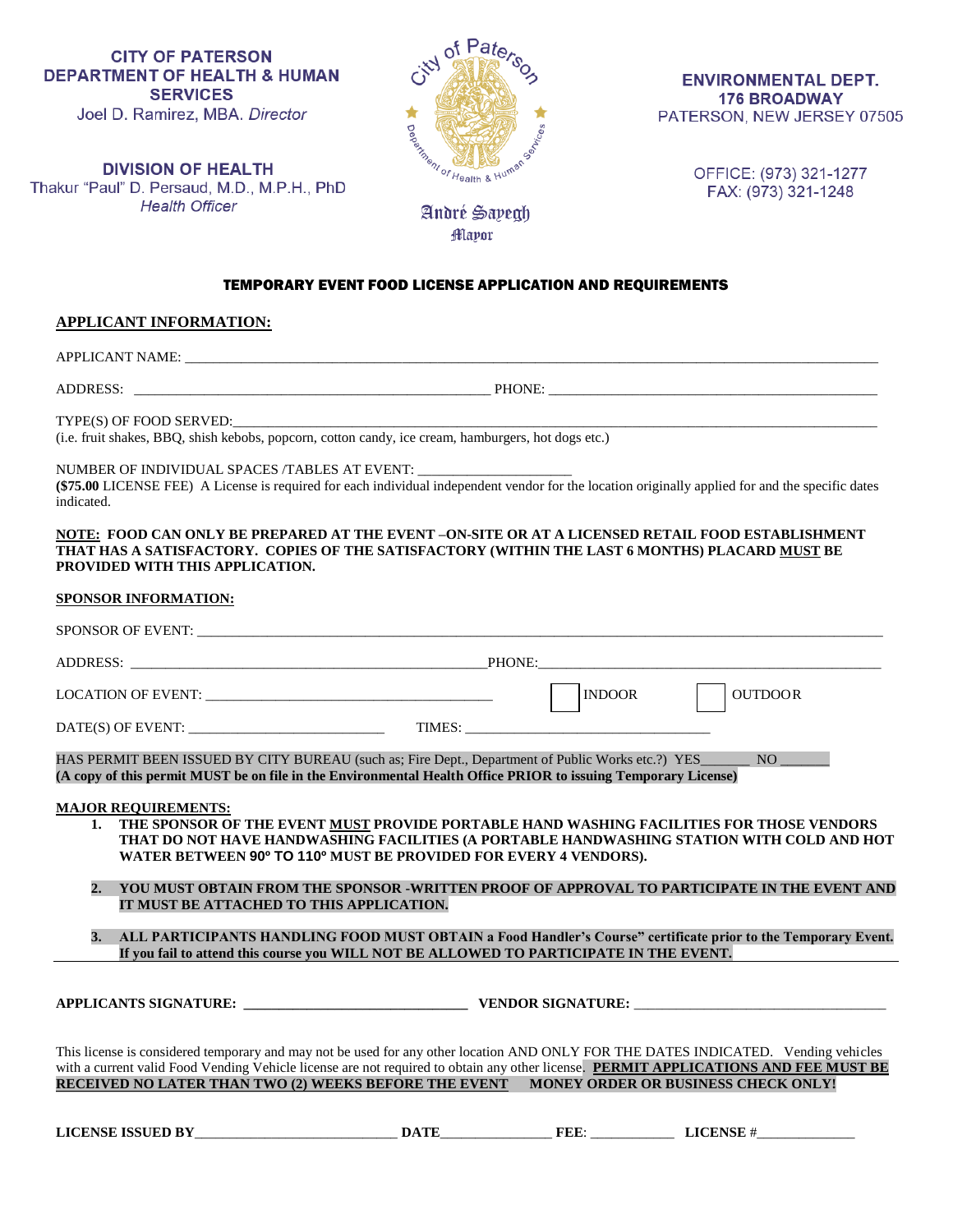**DIVISION OF HEALTH** Thakur "Paul" D. Persaud, M.D., M.P.H., PhD **Health Officer** 



**ENVIRONMENTAL DEPT. 176 BROADWAY** PATERSON, NEW JERSEY 07505

> OFFICE: (973) 321-1277 FAX: (973) 321-1248

# GUIDELINES FOR FOOD PROTECTION AT TEMPORARY FOOD STANDS

André Sayegh **Mayor** 

- **1. Adequate hand-washing facilities shall be provided for employees or individuals handling the food. Hand-washing is required.**
	- Hands must be thoroughly washed before food handling begins.
	- Use the provided vinyl gloves when unwrapped food must be handled directly.
	- Use the provided hand wipes/gel in between glove changes and for food stand workers who will not be handling foods directly with their hands (e.g. workers grilling or serving with utensils)
- **2. Food must be from an approved source held at a safe temperature and protected from contamination.**
	- Food **MUST** be purchased from an approved source or a licensed food establishment. **The sale of home prepared food is prohibited.**
	- **Hot** foods must be kept at **135ºF or above**.
	- **Cold** foods must be kept in a container holding the product at **41ºF or below**.
	- Foods requiring hot holding or refrigeration should be **delivered or picked up within one hour of the food stand opening for sales**. Recommend vendor delivery of hot foods.
	- The temperature of hot and cold foods should be checked at the time of delivery or pick up to make sure they comply with the **135ºF** and/or **41ºF** temperature requirements. The vendor should have a metal stem thermometer for checking food temperatures.
	- Hamburger patties should be pre-formed, and bratwurst should be precooked.
	- **Hamburgers** need to be **thoroughly cooked (not pink inside**). **Cooked to 155º F**
	- All unwrapped food must be kept covered.
	- All poultry (chicken) to be **cooked to an internal temperature of 165º F**
	- **Beef and pork roasts to be cooked to an internal temperature of 150º F**

# **3. Hair restraints required.**

 A baseball cap, paper hat, scarf, or another form of effective hair restraint must to be worn when preparing or handling unwrapped food items.

# **4. Napkins should be provided for customers.**

- **5. Suitable waste receptacles need to be located in the vicinity of food stands.**
	- Provide customers an easily accessible waste container.
	- Be sure to properly dispose of all food containers, food spillage and trash at the conclusion of each day's food stand operation.
- **6. Have an appropriate fire extinguisher on site when conducting outdoor grilling.**  (Fire Safety (973-321-1414) can provide extinguisher information)
- **7. The "Temporary Food Stand Permit" issued by our office must be present at the food stand during operation. Recommend posting the permit if possible. Must obtain temporary license for every temporary event.**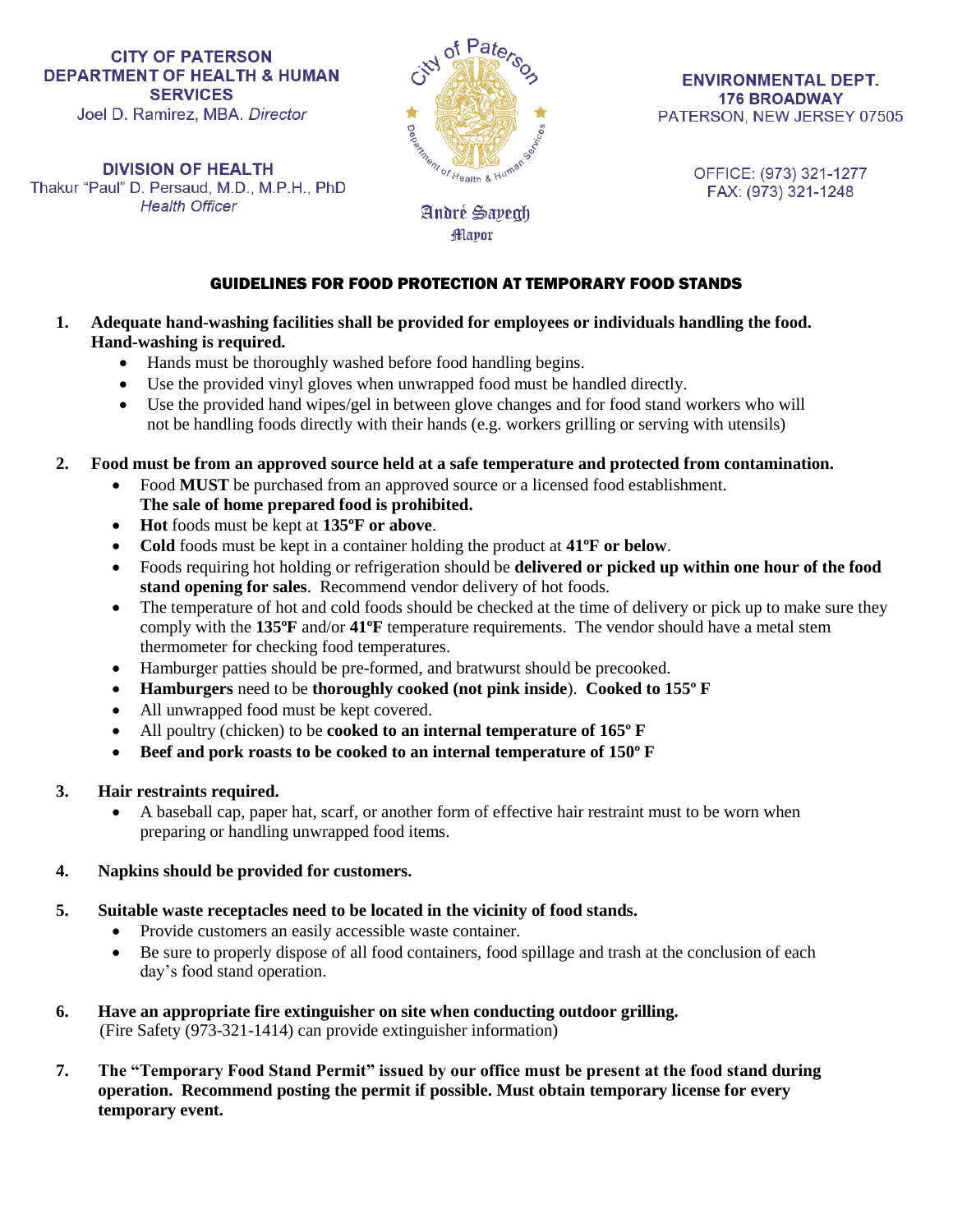**DIVISION OF HEALTH** Thakur "Paul" D. Persaud, M.D., M.P.H., PhD **Health Officer** 



Mayor

**ENVIRONMENTAL DEPT. 176 BROADWAY** PATERSON, NEW JERSEY 07505

> OFFICE: (973) 321-1277 FAX: (973) 321-1248

- **8. All those involved in the handling of food must be trained for safe food handling. (Food handlers certificate)**
- **9. All temporary events participants must obtain a license from the Paterson Division of Health prior to any event.**
- **10. Any violation to these guidelines will result in embargo of food products and suspension of temporary license.**

*By signing I understand that the above are minimum guidelines that are necessary to minimize the risk of a food-borne illness and to provide a safe and sanitary operation.* 

 $\overline{\phantom{a}}$  ,  $\overline{\phantom{a}}$  ,  $\overline{\phantom{a}}$  ,  $\overline{\phantom{a}}$  ,  $\overline{\phantom{a}}$  ,  $\overline{\phantom{a}}$  ,  $\overline{\phantom{a}}$  ,  $\overline{\phantom{a}}$  ,  $\overline{\phantom{a}}$  ,  $\overline{\phantom{a}}$  ,  $\overline{\phantom{a}}$  ,  $\overline{\phantom{a}}$  ,  $\overline{\phantom{a}}$  ,  $\overline{\phantom{a}}$  ,  $\overline{\phantom{a}}$  ,  $\overline{\phantom{a}}$ (Signature) Date

If you have any questions, please contact the

Paterson Division of Health / Environmental Health

office at 973-321-1277 Ext. 2762 / 2756.